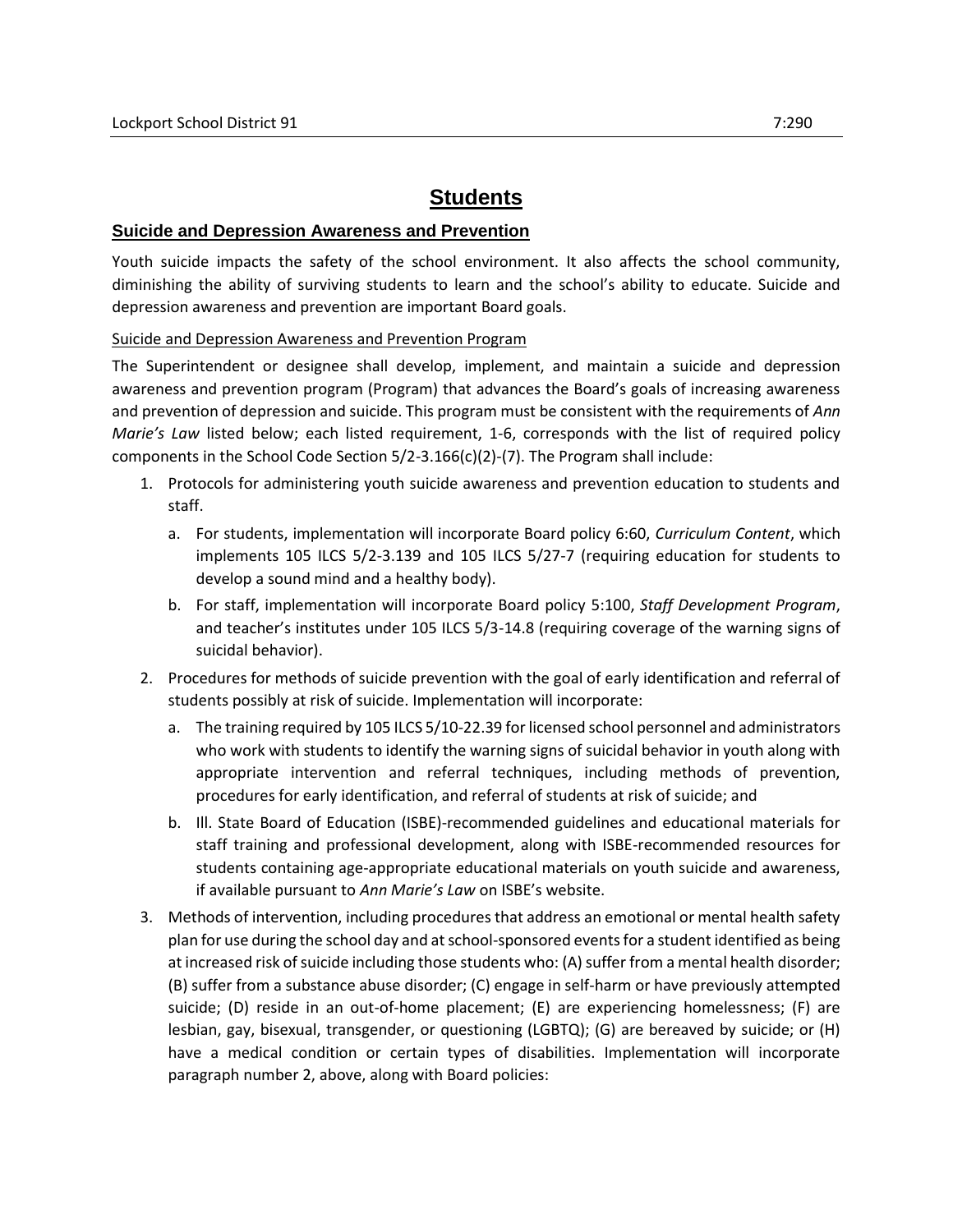- a. 6:65, *Student Social and Emotional Development*, implementing the goals and benchmarks of the Ill. Learning Standards and 405 ILCS 49/15(b) (requiring student social and emotional development in the District's educational program);
- b. 6:120, *Education of Children with Disabilities*, implementing special education requirements for the District;
- c. 6:140, *Education of Homeless Children*, implementing provision of District services to students who are homeless;
- d. 6:270, *Guidance and Counseling Program*, implementing guidance and counseling program(s) for students, and 105 ILCS 5/10-22.24a and 22.24b, which allow a qualified guidance specialist or any licensed staff member to provide school counseling services;
- e. 7:10, *Equal Educational Opportunities*, and its implementing administrative procedure and exhibit, implementing supports for equal educational opportunities for students who are LGBTQ;
- f. 7:50, *School Admissions and Student Transfers To and From Non-District Schools*, implementing State law requirements related to students who are in foster care;
- g. 7:250, *Student Support Services*, implementing the Children's Mental Health Act of 2003, 405 ILCS 49/ (requiring protocols for responding to students with social, emotional, or mental health issues that impact learning ability); and
- h. State and/or federal resources that address emotional or mental health safety plans for students who are possibly at an increased risk for suicide, if available on the ISBE's website pursuant to *Ann Marie's Law*.
- 4. Methods of responding to a student or staff suicide or suicide attempt. Implementation of this requirement shall incorporate building-level Student Support Committee(s) established through Board policy 7:250, *Student Support Services*.
- 5. Reporting procedures. Implementation of this requirement shall incorporate Board policy 6:270, *Guidance and Counseling Program,* and Board policy 7:250, *Student Support Services*, in addition to other State and/or federal resources that address reporting procedures.
- 6. A process to incorporate ISBE-recommended resources on youth suicide awareness and prevention programs, including current contact information for such programs in the District's Suicide and Depression Awareness and Prevention Program.

# Illinois Suicide Prevention Strategic Planning Committee

The Superintendent or designee shall attempt to develop a relationship between the District and the Illinois Suicide Prevention Strategic Planning Committee, the Illinois Suicide Prevention Coalition Alliance, and/or a community mental health agency. The purpose of the relationship is to discuss how to incorporate the goals and objectives of the Illinois Suicide Prevention Strategic Plan into the District's Suicide Prevention and Depression Awareness Program.

# Monitoring

The Board will review and update this policy pursuant to *Ann Marie's Law* and Board policy 2:240, *Board Policy Development*.